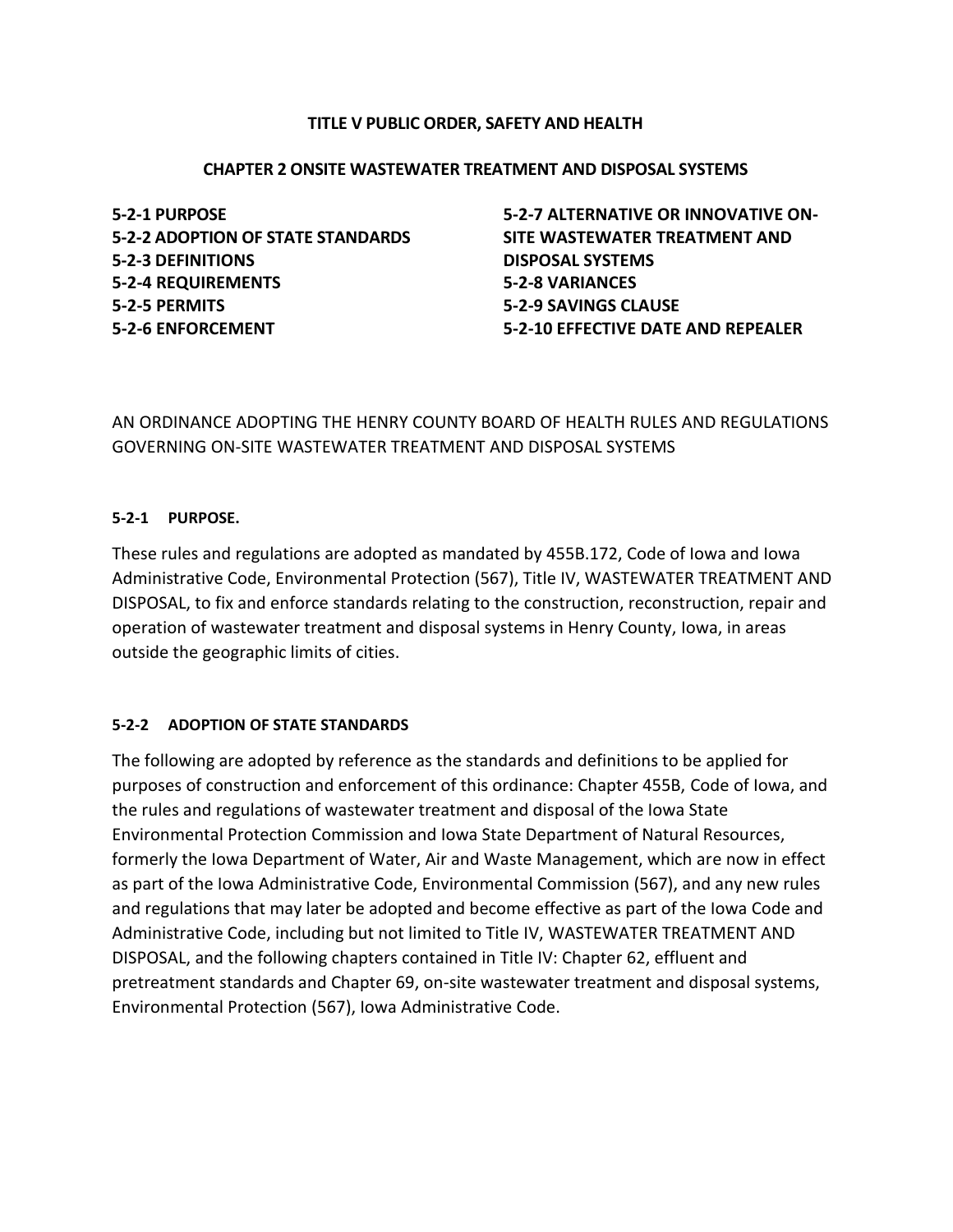## **5-2-3 DEFINITIONS.**

The following terms shall have these designated meanings:

A. Disposal System Contractor: as used in this ordinance is hereby defined and shall be construed to mean any person, firm or corporation engaged in the business of installing, constructing, reconstructing, repairing, extending or alternating a waste water disposal system. (Amendment/ July 18, 2018)

B. Environmental Health Department: Established by the Board of Health for Henry County, Iowa pursuant to Chapter 137, Code of Iowa, or its authorized representative.

C. Environmental Health Officer: Person designated by the Health Department to serve as its authorized representative for purposes of enforcement and administration of the rules and regulations governing wastewater treatment disposal.

D. Person: Any person, firm, association, organization, partnership, business, trust, corporation, company, trustee, syndicate, club, institution, agency, or entity recognized by law as the subject of rights and duties. The masculine, feminine, singular or plural is included in any circumstance.

## **5-2-4 REQUIREMENTS.**

A. All non-public on-site wastewater treatment and disposal systems, including private sewage disposal systems and semi-public sewage disposal systems, shall be constructed, reconstructed, altered or repaired, when located within Henry County, Iowa outside the geographic limits of a city, in accordance with Chapter 455B, Code of Iowa, and Chapter 69, Title IV, Environment Protection (567), Iowa Administrative Code, now in effect and any changes or new rules and regulations that may become effective in the future as part of the Iowa Code and Iowa Administrative Code concerning wastewater treatment and disposal.

B. No non-public on-site wastewater treatment and disposal system shall be constructed, reconstructed, altered or repaired when located within Henry County, Iowa in an area outside the geographic limits of a city without first obtaining a permit from the Health Department.

C. No permit by the Environmental Health Department shall be issued for the construction, reconstruction, alteration or repair of a disposal system which is not a private sewage disposal system, unless the plans and specification of the disposal system has been approved by the Director, Iowa State Department of Natural Resources, or a designee pursuant to Iowa Code 445B.174 and the applicant for the permit has obtained and holds a valid permit from the Director, Department of Natural Resources for the operation, installation, construction, addition to or modification of the disposal system.

D. No person, firm or corporation shall engage in the business of a "Disposal System Contractor" in the County without having first obtained a license therefore as herein required. Applications for such license shall be made to the Henry County Environmental Health, upon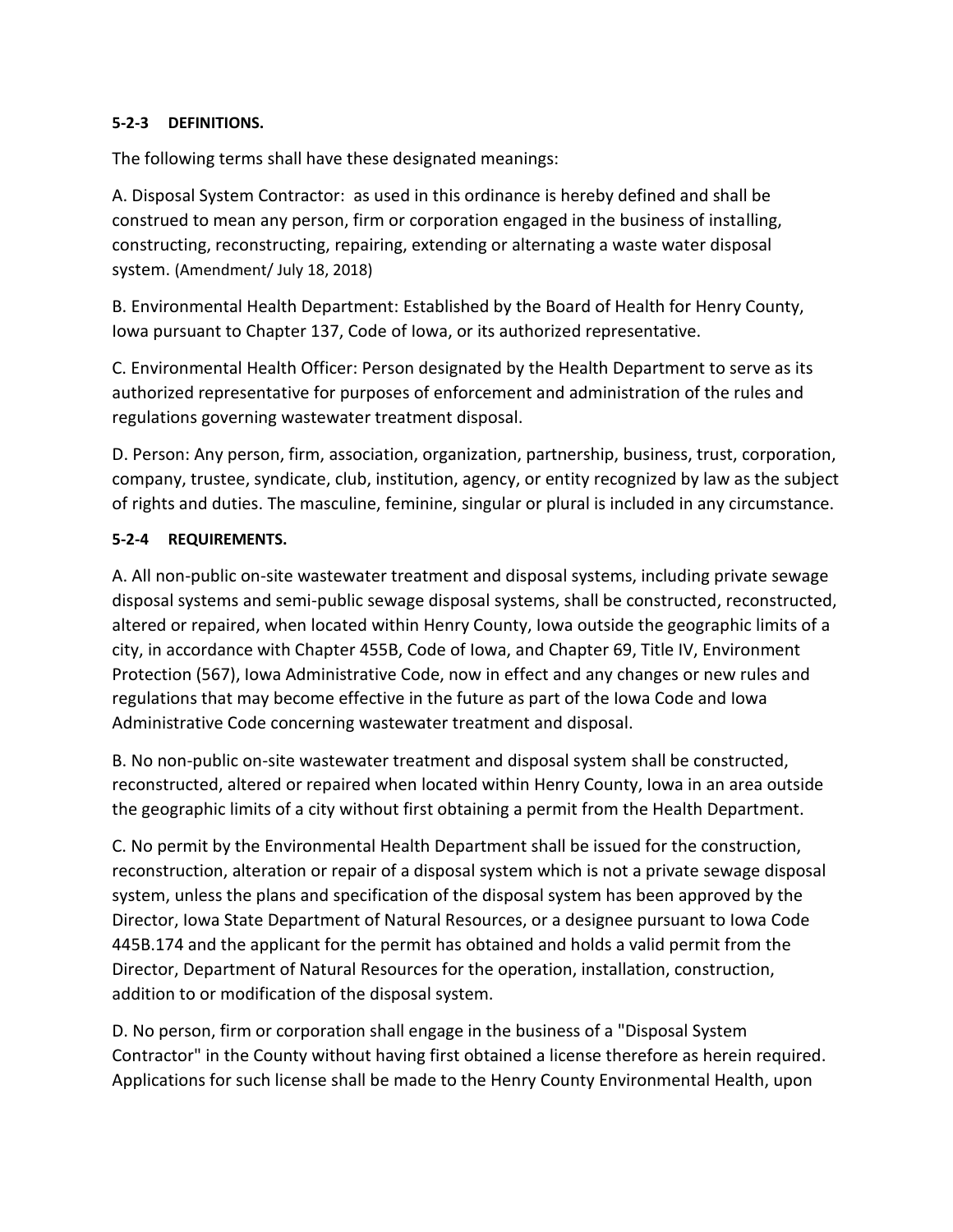forms furnished by said Department, setting forth such information therein as to identify the applicant and their background of training and experience. (Amendment/ July 18, 2018)

E. Before such Disposal System Contractor's license shall be issued, the applicant therefore shall file with the Henry County Environmental Health a surety company bond in the sum of at least Ten Thousand Dollars (\$10,000.00), which bond shall be conditioned that the principal therein shall properly observe all the ordinances of the County pertaining to the work of a Disposal System Contractor and all rules and regulations established by the County pertaining to such work, and shall further indemnify and save harmless the County and any and all persons therein for whom such licensee might work as a Disposal System Contractor against all losses and damages that may result by reason of inadequate, improper, or negligent workmanship by the Disposal System Contractor, servants, or employees of same, or by reason of furnishing unsatisfactory material by such licensee or their servants or employees in the performance of any work as a Disposal System Contractor; and a further condition of such bond shall state that the amount of said bond shall be and exist for the benefit of all persons injured or aggrieved by any violation of any ordinance of the County or any neglect to observe the provisions of any such ordinance or the rules and regulations established thereunder. Such bond may be renewable at the time the principal thereon shall renew their Disposal System Contractor license.

 Upon failure or refusal of the applicant or licensee to furnish and maintain a bond as herein prescribed, their Disposal System Contractor license shall be revoked.

 This bond may be cancelled as to future liability by the Surety upon thirty (30) days written notice to Henry County Environmental Health and the Disposal System Contractor sent by regular mail. The aggregate liability of the Surety to any and all persons, regardless of the number of claims made against this bond or the number of years this bond remains in force, shall in no event exceed the amount set forth above. Any revision of the bond amount shall not be cumulative. (Amendment/ July 18, 2018)

#### **5-2-5 PERMITS.**

A. Application for permits: Each person desiring to obtain a permit required under these regulations shall submit to the Environmental Health Department on application for a permit in the form as prescribed by resolution of the Environmental Health Department, which shall contain, at a minimum, the following information: owner's name, correct street address or road, section and township, the type of system desired, with other pertinent information as may be required.

B. Application fee: Before consideration of the application, the applicant shall pay an application fee in an amount set by the Henry County Board of Health by resolution. (Amendment/ July 18, 2018)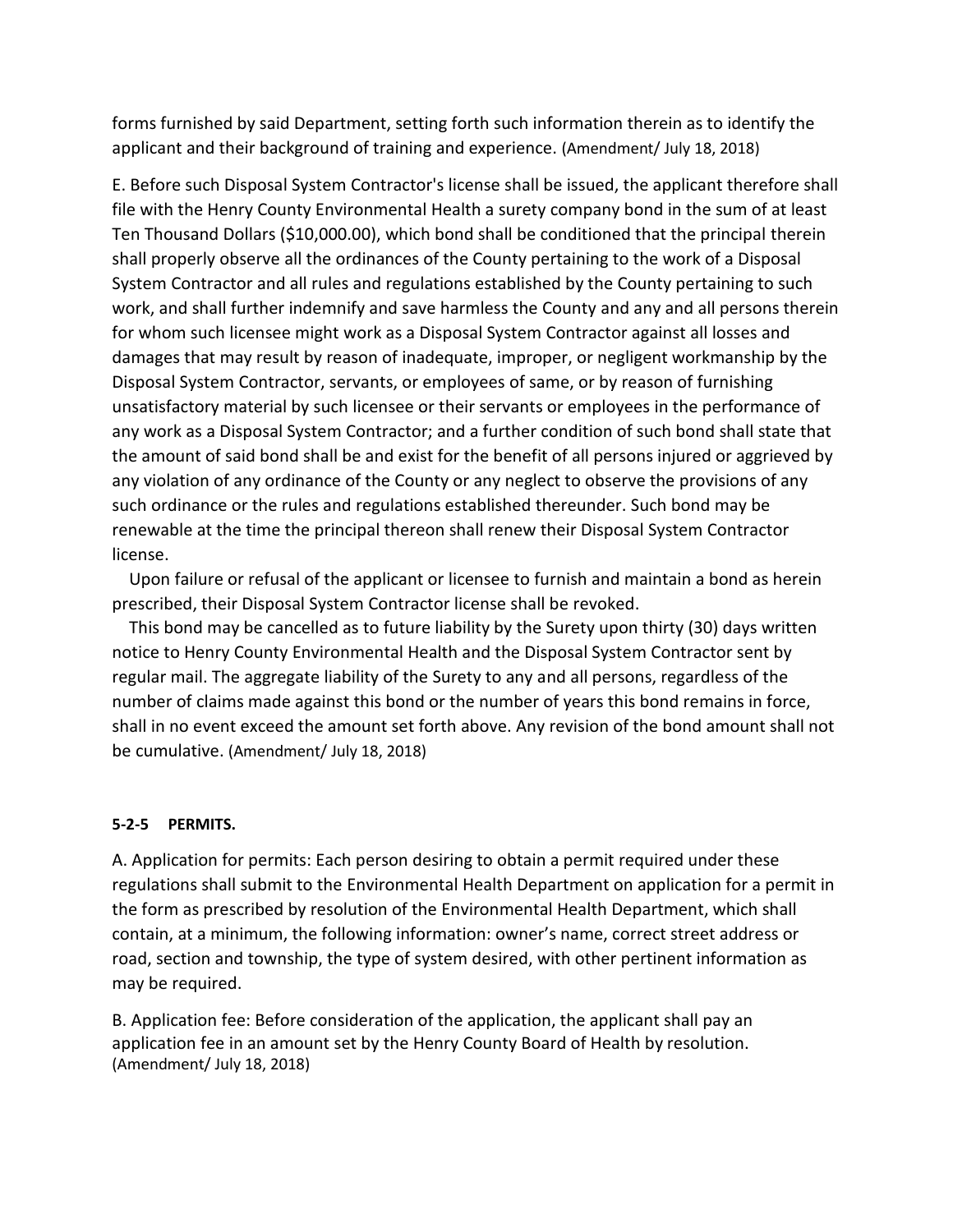D. Site inspection: Each applicant for a permit shall consent to an inspection of the site of the proposed project by the Environmental Health Officer, before construction, during construction, and upon completion of construction to insure that the project conforms to standards required under these regulations.

E. Approval by Environmental Health Officer: Upon approval of the application by the Environmental Health Officer, an on-site wastewater treatment and disposal system permit will be signed and issued. Permits shall expire and have no further validity if the construction or reconstruction or abandonment is uncompleted within a period of one year (six months if complaint based) from the date of issuance. To be valid, the permit shall be signed by the Environmental Health Officer upon initial authorization. No on-site wastewater treatment and disposal system shall be covered or so constructed to prevent final inspection and periodic monitoring by the Environmental Health Officer. A record shall be kept of final inspection results by the Environmental Health Officer. (Amendment/ July 18, 2018)

# **5-2-6 ENFORCEMENT.**

A. Any person who violates any provision of this ordinance commits a county infraction and shall be subject to the imposition of a civil penalty or other appropriate relief to abate or halt the violation as provided for by 331.307, Code of Iowa. Each day upon which a violation occurs constitutes a separate county infraction punishable by a civil penalty of not more than Five hundred dollars for each violation or if the infraction is a repeat offense a civil penalty not to exceed seven hundred fifty dollars for each repeat offense. The County shall be permitted to seek such other relief in addition to a civil penalty as is now permitted pursuant to 331.307, or which may later be permitted upon amendment of 331.307, the Iowa Code. (Amendment/ July 18, 2018)

B. Any licensee who shall (1) neglect or refuse to comply with the provisions of this ordinance or the rules and regulations established thereunder by County ordinance or rules and regulations, or with the conditions under which any permit shall be issued, or (2) who shall falsify any statements in their application for license, or (3) who shall violate any provisions of any ordinance of the County, or (4) who shall violate any provisions of the laws of the state shall be subject to have his license suspended or revoked. Any license herein authorized to be issued may be suspended by Henry County Environmental Health as hereinafter set forth. If such license is suspended, the license and all evidence thereof shall be surrendered by the licensee and shall be held by Henry County Environmental Health until the final disposition is made of such suspension. (Amendment/ July 18, 2018)

C. It shall be unlawful for the suspended licensee or any one working in their behalf to do any work as a Disposal System Contractor while such suspension continues to exist. (Amendment/ July 18, 2018)

D. In connection with the notice of suspension, a statement in writing shall be prepared by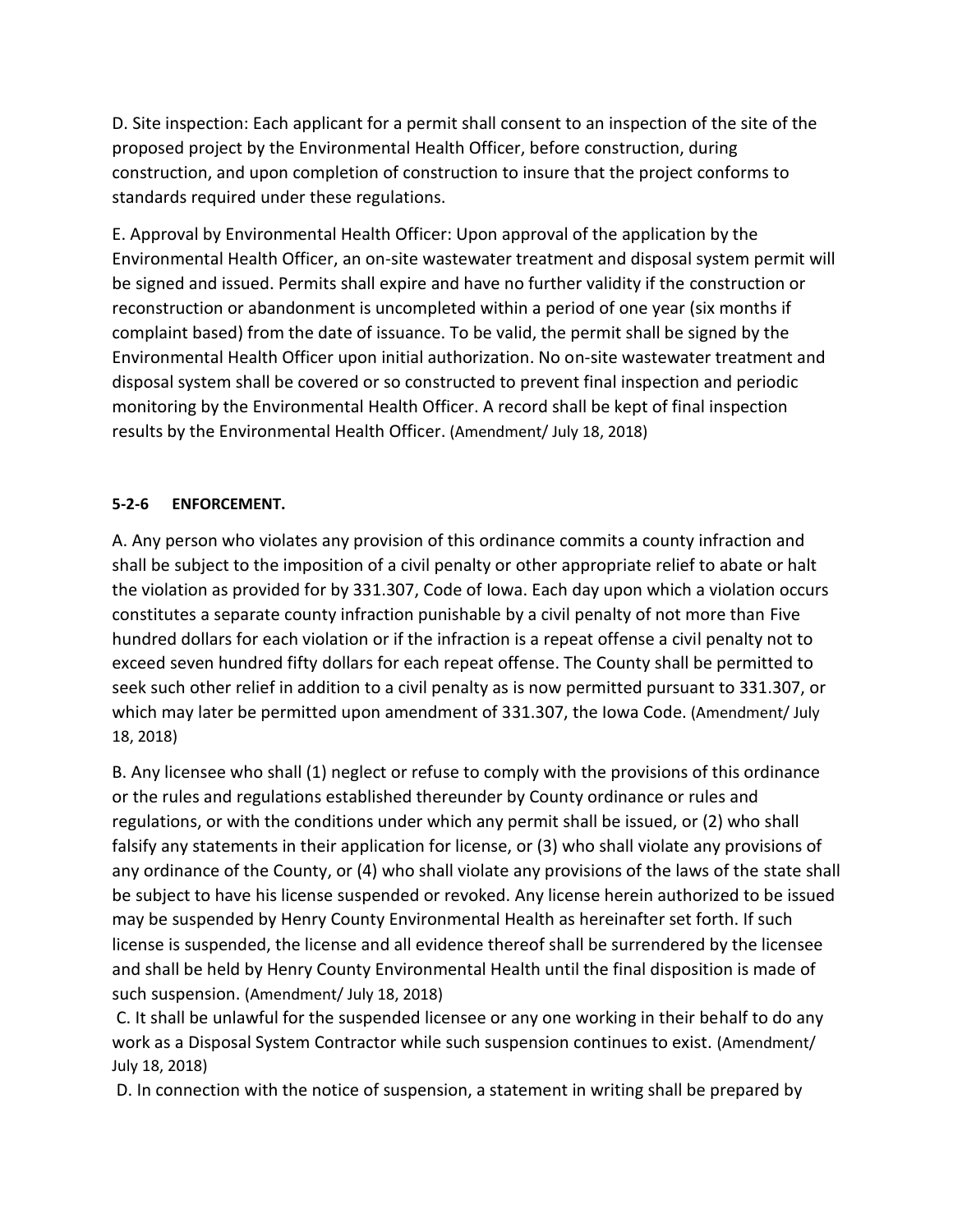Henry County Environmental Health suspending the license setting forth specifically the charges or grounds for which the license was suspended and the facts on which suspension is based, and such statement shall be served on the licensee at the same time the notice of suspension is served. (Amendment/ July 18, 2018)

E. In the event that a license issued under this ordinance is revoked, such person and all persons officially connected with such license shall be ineligible to obtain another Disposal System Contractor's license in the County for a period of one year from the date of such revocation. (Amendment/ July 18, 2018)

# **5-2-7 Appeal of Suspensions or Revocation of License**

 The Board of Supervisor shall hear and decide appeals from an order to suspend or revoke a license to do business as a Disposal System Contractor. Such appeal shall be taken within a period of not more than thirty (30) days by filing with the Environmental Health Officer and with the Board of Supervisors a notice of appeal specifying the grounds thereof. When notice of the appeal is filed, the Environmental Health Officer shall transmit all of his records or certified copies thereof regarding the appeal to the Board of Supervisors including a copy of the letter suspending or revoking the license to do business as a Disposal System Contractor. The Board of Supervisors shall take action upon this appeal within thirty (30) days. If said Board of Supervisors finds that the basis of suspension is substantiated by the facts, the license shall be revoked forthwith, but if the basis of suspension is not established by the evidence submitted, the license shall be reinstated. (Amendment/ July 18, 2018)

# **5-2-8 ALTERNATIVE OR INNOVATIVE ON-SITE WASTEWATER TREATMENT AND DISPOSAL SYSTEMS.**

Proposals to use alternative or innovative on-site wastewater treatment and disposal systems shall be made and considered for approval by the Health Department as provided by Iowa Administrative Code, Environmental Protection (567), paragraph 567-69.15 (445B). The Environmental Health Department shall be empowered to refuse to grant a permit for an alternative or innovative system unless an enforceable agreement is obtained to require present and future owners to bring the system into compliance with rule requirements.

# **5-2-9 VARIANCES.**

Variances to these rules may be granted by the Department of Natural Resources or in the case of private sewage disposal systems by the Henry County Board of Health where there is substantial compliance with the standards of these regulations and there have been demonstrated practical difficulties or unnecessary hardships in carrying out the provisions of these regulations. (Amendment/ July 18, 2018)